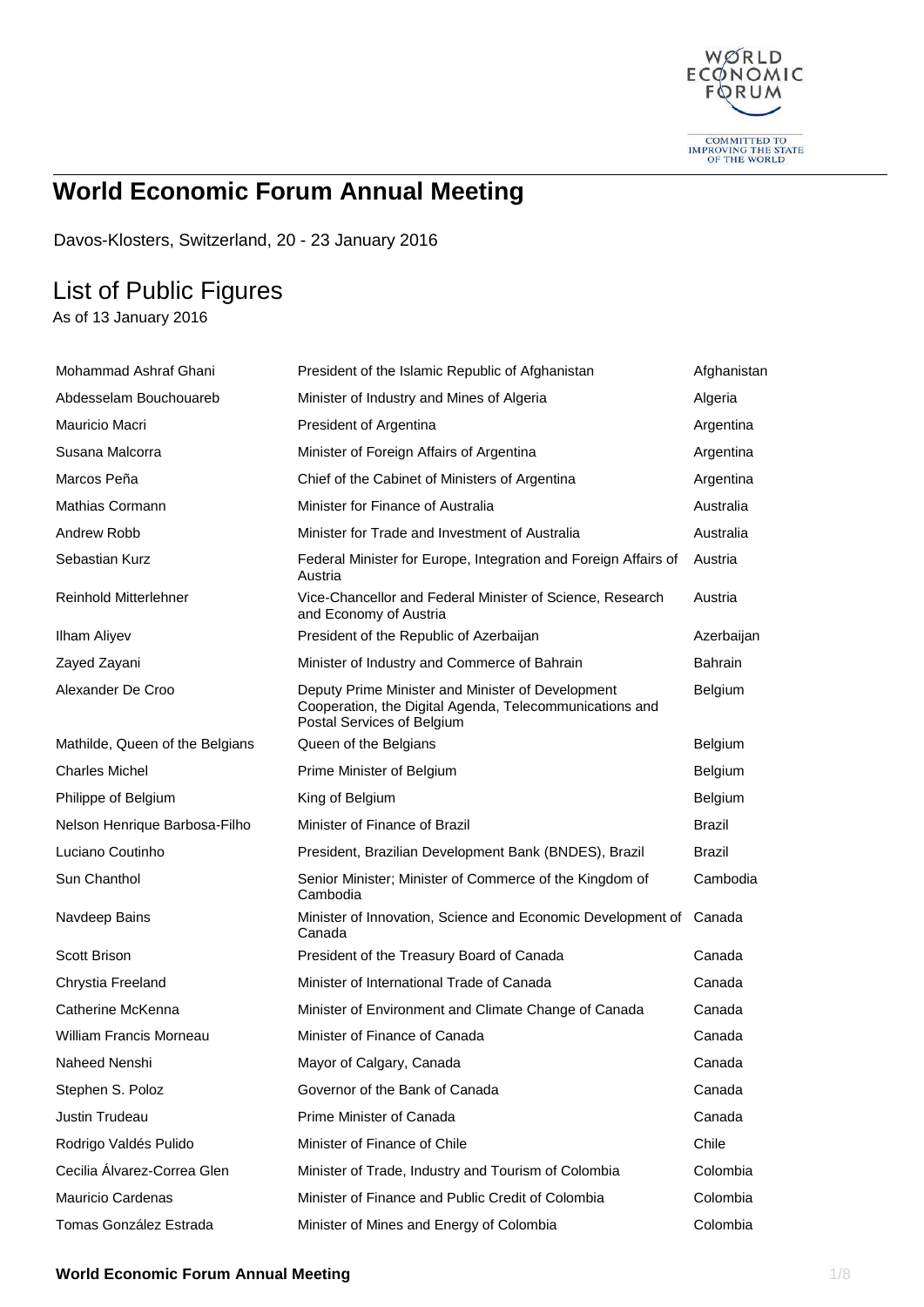| David Luna Sánchez             | Minister of Information Technologies and Communications of<br>Colombia                                                                                             | Colombia      |
|--------------------------------|--------------------------------------------------------------------------------------------------------------------------------------------------------------------|---------------|
| Juan Manuel Santos             | President of the Republic of Colombia                                                                                                                              | Colombia      |
| Luis Carlos Villegas Echeverri | Minister of National Defence of Colombia                                                                                                                           | Colombia      |
| Daniel Kablan Duncan           | Prime Minister of Côte d'Ivoire                                                                                                                                    | Côte d'Ivoire |
| Mustafa Akinci                 | <b>Turkish-Cypriot Leader</b>                                                                                                                                      |               |
| Nicos Anastasiades             | President of Cyprus                                                                                                                                                | Cyprus        |
| <b>Troels Lund Poulsen</b>     | Minister for Business and Growth of Denmark                                                                                                                        | Denmark       |
| Amre Moussa                    | Secretary-General of the League of Arab States (2001-2011);<br>Head of the Constitution of Fifty, Egypt                                                            | Egypt         |
| <b>Toomas Hendrik Ilves</b>    | <b>President of Estonia</b>                                                                                                                                        | Estonia       |
| Hailemariam Dessalegn          | Prime Minister of Ethiopia                                                                                                                                         | Ethiopia      |
| Arkebe Oqubay Metiku           | Minister and Adviser to the Prime Minister of Ethiopia                                                                                                             | Ethiopia      |
| Vytenis Andriukaitis           | Commissioner, Health and Food Safety, European<br>Commission, Brussels                                                                                             | EU            |
| Andrus Ansip                   | Vice-President and Commissioner, Digital Single Market,<br>European Commission, Brussels                                                                           | EU            |
| Benoît Cœuré                   | Member of the Executive Board, European Central Bank,<br>Frankfurt                                                                                                 | EU            |
| Mario Draghi                   | President, European Central Bank, Frankfurt                                                                                                                        | <b>EU</b>     |
| Jonathan Hill                  | Commissioner, Financial Stability, Financial Services and<br>Capital Markets Union, European Commission, Brussels                                                  | EU            |
| Jyrki Katainen                 | Vice-President and Commissioner, Jobs, Growth, Investment<br>and Competitiveness, European Commission, Brussels                                                    | EU            |
| Cecilia Malmström              | Commissioner, Trade, European Commission, Brussels                                                                                                                 | EU            |
| Carlos Moedas                  | Commissioner, Research, Science and Innovation, European<br>Commission, Brussels                                                                                   | EU            |
| Federica Mogherini             | High Representative for Foreign Affairs and Security Policy;<br>Vice-President of the European Commission, Brussels                                                | EU            |
| Pierre Moscovici               | Commissioner, Economic and Financial Affairs, Taxation and<br>Customs, European Commission, Brussels                                                               | EU            |
| Günther H. Oettinger           | Commissioner, Digital Economy and Society, European<br>Commission, Brussels                                                                                        | EU            |
| Maros Sefcovic                 | Vice-President and Commissioner, Energy Union, European<br>Commission, Brussels                                                                                    | EU            |
| <b>Frans Timmermans</b>        | First Vice-President, Better Regulation, Inter-Institutional<br>Relations, the Rule of Law and the Charter of Fundamental<br>Rights, European Commission, Brussels | EU            |
| Sauli Niinisto                 | President of the Republic of Finland                                                                                                                               | Finland       |
| Alexander Stubb                | Minister of Finance of Finland                                                                                                                                     | Finland       |
| <b>Laurent Fabius</b>          | Minister of Foreign Affairs and International Development of<br>France                                                                                             | France        |
| Anne Hidalgo                   | Mayor of Paris, France                                                                                                                                             | France        |
| <b>Emmanuel Macron</b>         | Minister of the Economy, Industry and Digital Affairs of France                                                                                                    | France        |
| <b>Marisol Touraine</b>        | Minister of Social Affairs of France                                                                                                                               | France        |
| <b>Manuel Valls</b>            | <b>Prime Minister of France</b>                                                                                                                                    | France        |
| François Villeroy de Galhau    | Governor of the Central Bank of France                                                                                                                             | France        |
| Ali Bongo Ondimba              | <b>President of Gabon</b>                                                                                                                                          | Gabon         |
| Mikheil Janelidze              | Minister of Foreign Affairs of Georgia                                                                                                                             | Georgia       |
| Giorgi Kvirikashvili           | Prime Minister of Georgia                                                                                                                                          | Georgia       |
| Sigmar Gabriel                 | Vice-Chancellor and Federal Minister for Economic Affairs and<br><b>Energy of Germany</b>                                                                          | Germany       |
| Joachim Gauck                  | President of the Federal Republic of Germany                                                                                                                       | Germany       |
| Hermann Gröhe                  | Federal Minister of Health of Germany                                                                                                                              | Germany       |

### **World Economic Forum Annual Meeting** 2/8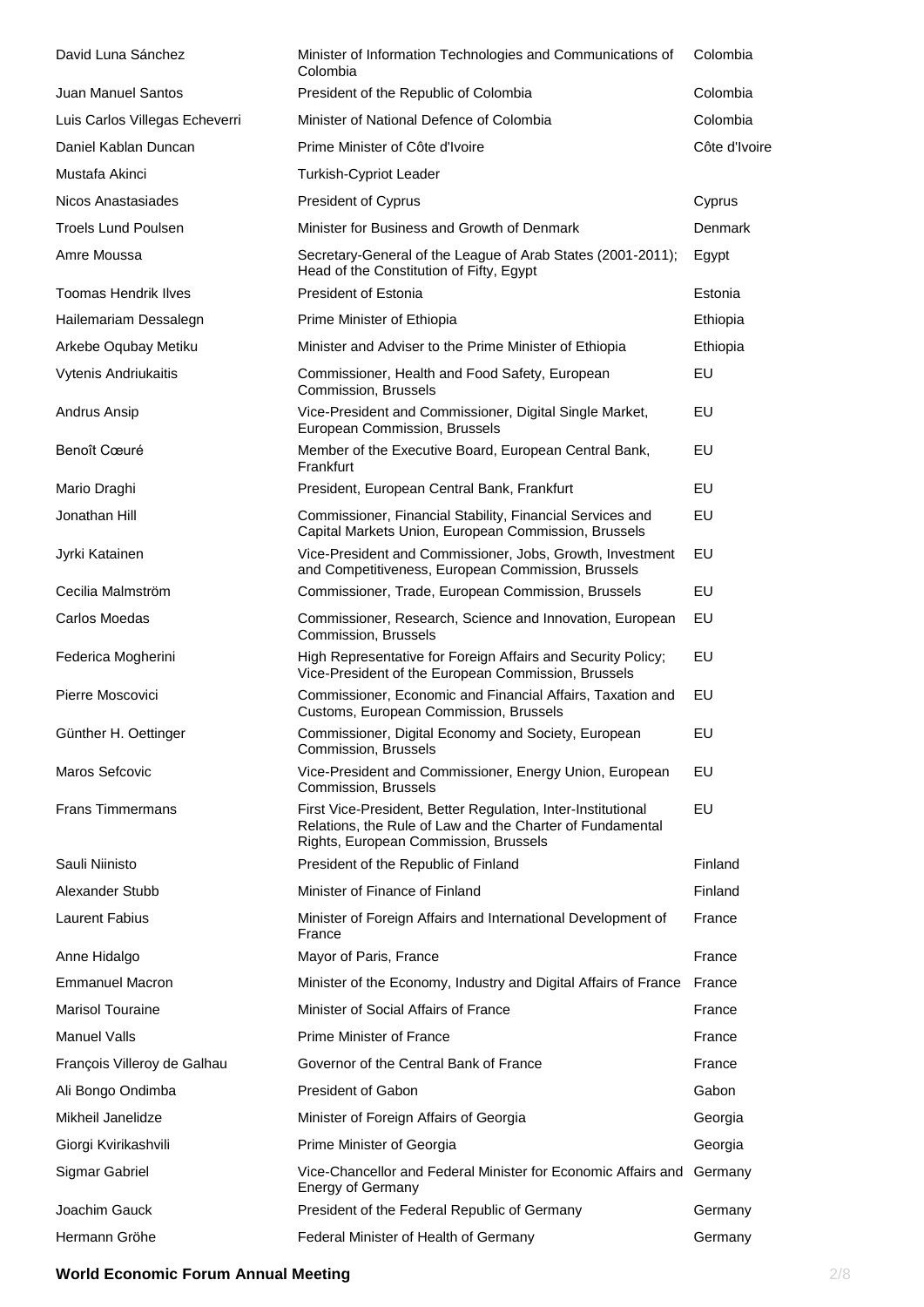| Wolfgang Schäuble        | Federal Minister of Finance of Germany                                                                                            | Germany    |
|--------------------------|-----------------------------------------------------------------------------------------------------------------------------------|------------|
| Fifi Fiavi Kwetey        | Minister of Food and Agriculture of Ghana                                                                                         | Ghana      |
| Alexis Tsipras           | Prime Minister of Greece                                                                                                          | Greece     |
| Alpha Condé              | <b>President of Guinea</b>                                                                                                        | Guinea     |
| Piyush Goyal             | Minister of State (Independent Charge) for Power, Coal, New<br>and Renewable Energy of India                                      | India      |
| Arun Jaitley             | Minister of Finance, Corporate Affairs and Information and<br>Broadcasting of India                                               | India      |
| N. Chandrababu Naidu     | Chief Minister of Andhra Pradesh, India                                                                                           | India      |
| Kamal Nath               | Member of Parliament, India                                                                                                       | India      |
| Raghuram G. Rajan        | Governor of the Reserve Bank of India                                                                                             | India      |
| Jayant Sinha             | Minister of State for Finance of India                                                                                            | India      |
| Nirmala Sitharaman       | Minister of State for Commerce and Industry of India                                                                              | India      |
| Bambang Brodjonegoro     | Minister of Finance of Indonesia                                                                                                  | Indonesia  |
| Thomas T. Lembong        | Minister of Trade of Indonesia                                                                                                    | Indonesia  |
| Luhut B. Pandjaitan      | Coordinating Minister for Political, Legal and Security Affairs of Indonesia<br>Indonesia                                         |            |
| Akinwumi Ayodeji Adesina | President, African Development Bank (AfDB), Abidjan                                                                               | <b>INT</b> |
| Roberto Azevêdo          | Director-General, World Trade Organization (WTO), Geneva                                                                          | INT.       |
| Ban Ki-moon              | Secretary-General, United Nations, New York                                                                                       | <b>INT</b> |
| Kaushik Basu             | Chief Economist and Senior Vice-President, The World Bank,<br>Washington DC                                                       | <b>INT</b> |
| <b>Fatih Birol</b>       | Executive Director, International Energy Agency, Paris                                                                            | <b>INT</b> |
| Irina Georgieva Bokova   | Director-General, United Nations Educational, Scientific and<br>Cultural Organization (UNESCO), Paris                             | <b>INT</b> |
| Jin-Yong Cai             | Executive Vice-President and Chief Executive Officer (2012-<br>2015), International Finance Corporation (IFC), Washington<br>DC   | <b>INT</b> |
| Margaret Chan            | Director-General, World Health Organization (WHO), Geneva                                                                         | <b>INT</b> |
| Helen E. Clark           | Administrator, United Nations Development Programme<br>(UNDP), New York                                                           | <b>INT</b> |
| <b>Ertharin Cousin</b>   | Executive Director, United Nations World Food Programme<br>(WFP), Rome                                                            | <b>INT</b> |
| Carlos Alberto Cruz      | United Nations Force Commander, United Nations<br>Organization Stabilization Mission in the DR Congo<br>(MONUSCO), Kinshasa-Gombe | <b>INT</b> |
| Christiana Figueres      | <b>Executive Secretary, United Nations Framework Convention</b><br>on Climate Change (UNFCCC), Bonn                               | <b>INT</b> |
| Enrique García Rodríguez | President and Chief Executive Officer, CAF - Development<br>Bank of Latin America, Caracas                                        | <b>INT</b> |
| Angel Gurría             | Secretary-General, Organisation for Economic Co-operation<br>and Development (OECD), Paris                                        | <b>INT</b> |
| <b>Francis Gurry</b>     | Director-General, World Intellectual Property Organization<br>(WIPO), Geneva                                                      | <b>INT</b> |
| Werner Hoyer             | President, European Investment Bank (EIB), Luxembourg                                                                             | <b>INT</b> |
| Zeid Ra'ad Hussein       | United Nations High Commissioner for Human Rights, Geneva                                                                         | INT        |
| Jin Liqun                | President-Designate, Asian Infrastructure Investment Bank,<br>Beijing                                                             | <b>INT</b> |
| Jim Yong Kim             | President, World Bank, Washington DC                                                                                              | <b>INT</b> |
| Mukhisa Kituyi           | Secretary-General, United Nations Conference on Trade and<br>Development (UNCTAD), Geneva                                         | <b>INT</b> |
| Christine Lagarde        | Managing Director, International Monetary Fund (IMF),<br>Washington DC                                                            | <b>INT</b> |
| Anthony Lake             | Executive Director, United Nations Children's Fund (UNICEF),<br>New York                                                          | <b>INT</b> |

## **World Economic Forum Annual Meeting** 3/8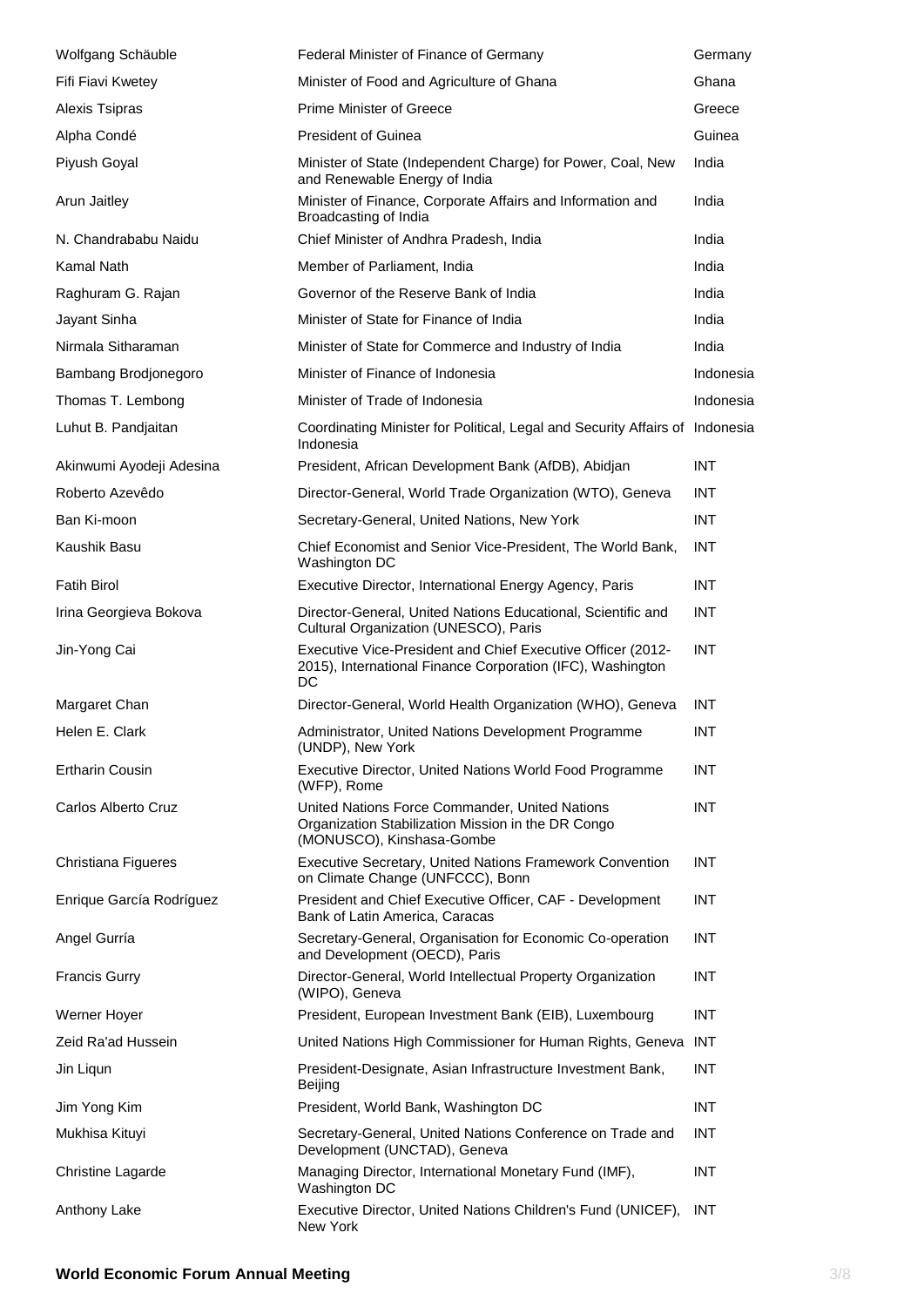| Peter Maurer          | President, International Committee of the Red Cross (ICRC),<br>Geneva                                                                                                       | <b>INT</b>               |
|-----------------------|-----------------------------------------------------------------------------------------------------------------------------------------------------------------------------|--------------------------|
| Ibrahim Assane Mayaki | Chief Executive Officer, NEPAD Planning and Coordinating<br>Agency, Johannesburg                                                                                            | <b>INT</b>               |
| <b>Greg Medcraft</b>  | Chairman, International Organization of Securities<br>Commissions (IOSCO), Sydney                                                                                           | <b>INT</b>               |
| Kunio Mikuriya        | Secretary-General, World Customs Organization (WCO),<br><b>Brussels</b>                                                                                                     | <b>INT</b>               |
| <b>Michael Moller</b> | Director-General, United Nations Geneva (UNOG), Geneva                                                                                                                      | <b>INT</b>               |
| Luis Alberto Moreno   | President, Inter-American Development Bank, Washington DC INT                                                                                                               |                          |
| Takehiko Nakao        | President, Asian Development Bank, Manila                                                                                                                                   | <b>INT</b>               |
| Kanayo F. Nwanze      | President, International Fund for Agricultural Development<br>(IFAD), Rome                                                                                                  | <b>INT</b>               |
| Stephen O'Brien       | Undersecretary-General for Humanitarian Affairs and<br>Emergency Relief Coordinator, United Nations Office for the<br>Coordination of Humanitarian Affairs (OCHA), New York | <b>INT</b>               |
| Babatunde Osotimehin  | Executive Director, United Nations Population Fund (UNFPA),<br>New York                                                                                                     | INT                      |
| Wiebke Rösler         | Global Resources Manager, Union for International Cancer<br>Control (UICC), Switzerland                                                                                     | <b>INT</b>               |
| Guy Ryder             | Director-General, International Labour Organization (ILO),<br>Geneva                                                                                                        | <b>INT</b>               |
| <b>Achim Steiner</b>  | Executive Director, United Nations Environment Programme<br>(UNEP), Nairobi                                                                                                 | <b>INT</b>               |
| Jürgen Stock          | Secretary-General, International Criminal Police Organization<br>(INTERPOL), Lyon                                                                                           | <b>INT</b>               |
| Jens Stoltenberg      | Secretary-General, North Atlantic Treaty Organization (NATO), INT<br><b>Brussels</b>                                                                                        |                          |
| William Lacy Swing    | Director-General, International Organization for Migration<br>(IOM), Geneva                                                                                                 | <b>INT</b>               |
| Rob Wainwright        | Director, Europol (European Police Office), The Hague                                                                                                                       | <b>INT</b>               |
| Zhao Houlin           | Secretary-General, International Telecommunication Union<br>(ITU), Geneva                                                                                                   | <b>INT</b>               |
| Haïdar Abadi          | Prime Minister of Iraq                                                                                                                                                      | Iraq                     |
| Ibrahim Jaafari       | Minister of Foreign Affairs of Iraq                                                                                                                                         | Iraq                     |
| Rowsch N. Shaways     | Deputy Prime Minister of Iraq                                                                                                                                               | Iraq                     |
| Ali Sindi             | Minister of Planning, Kurdistan Regional Government, Iraq                                                                                                                   | Iraq                     |
| Enda Kenny            | Taoiseach of Ireland                                                                                                                                                        | Ireland                  |
| Mohammad Nahavandian  | Chief of the Cabinet of Ministers of the Islamic Republic of Iran Islamic Republic of Iran                                                                                  |                          |
| Javad Zarif           | Minister of Foreign Affairs of the Islamic Republic of Iran                                                                                                                 | Islamic Republic of Iran |
| Benjamin Netanyahu    | Prime Minister of Israel                                                                                                                                                    | Israel                   |
| <b>Shimon Peres</b>   | President of Israel (2007-2014)                                                                                                                                             | Israel                   |
| Paolo Gentiloni       | Minister of Foreign Affairs and International Cooperation of<br>Italy                                                                                                       | Italy                    |
| Pier Carlo Padoan     | Minister of Economy and Finance of Italy                                                                                                                                    | Italy                    |
| Akira Amari           | Minister for Economic Revitalization and Minister for Economic Japan<br>and Fiscal Policy of Japan                                                                          |                          |
| Motoo Hayashi         | Minister of Economy, Trade and Industry of Japan                                                                                                                            | Japan                    |
| Taro Kono             | Minister for National Public Safety, Administrative Reform, Civil Japan<br>Service Reform and Regulatory Reform of Japan                                                    |                          |
| Haruhiko Kuroda       | Governor of the Bank of Japan                                                                                                                                               | Japan                    |
| Yasuhisa Shiozaki     | Minister of Health, Labour and Welfare of Japan                                                                                                                             | Japan                    |
| Masao Uchibori        | Governor of Fukushima, Japan                                                                                                                                                | Japan                    |
| Nasser Sami Judeh     | Deputy Prime Minister and Minister of Foreign Affairs of the<br>Hashemite Kingdom of Jordan                                                                                 | Jordan                   |
| Rania Al Abdullah     | Queen of the Hashemite Kingdom of Jordan                                                                                                                                    | Jordan                   |

### **World Economic Forum Annual Meeting <b>4/8 Annual Meeting 4/8**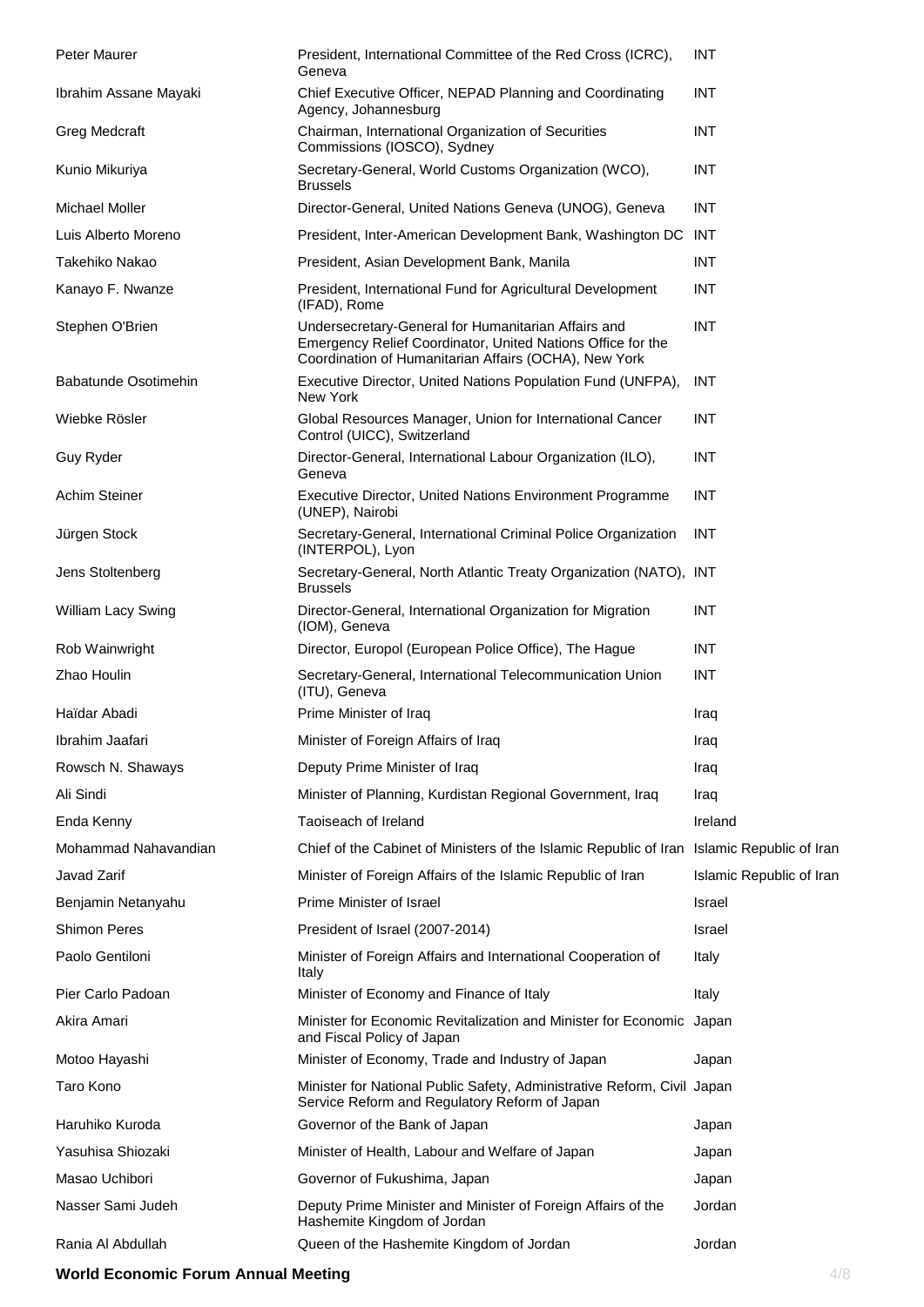| <b>Erbolat Dossaev</b>        | Minister of National Economy of Kazakhstan                                                                                                                                                     | Kazakhstan                     |
|-------------------------------|------------------------------------------------------------------------------------------------------------------------------------------------------------------------------------------------|--------------------------------|
| Karim Massimov                | Prime Minister of the Republic of Kazakhstan                                                                                                                                                   | Kazakhstan                     |
| Bakytzhan Sagintayev          | First Deputy Prime Minister of Kazakhstan                                                                                                                                                      | Kazakhstan                     |
| Amina Mohamed                 | Cabinet Secretary for Foreign Affairs of Kenya                                                                                                                                                 | Kenya                          |
| Bader M. Sa'ad                | Managing Director, Kuwait Investment Authority (KIA), Kuwait                                                                                                                                   | Kuwait                         |
| Anas Khalid Saleh             | Deputy Prime Minister; Minister of Finance; Acting Minister of<br>Oil of Kuwait                                                                                                                | Kuwait                         |
| Gebran Bassil                 | Minister of Foreign Affairs and Emigrants of Lebanon                                                                                                                                           | Lebanon                        |
| Tammam Saeb Salam             | President of the Council of Ministers of Lebanon                                                                                                                                               | Lebanon                        |
| Mahmoud Jibril                | Prime Minister of Libya (2011); Leader of the National Forces<br>Alliance of Libya                                                                                                             | Libya                          |
| Adrian Hasler                 | Prime Minister of Liechtenstein                                                                                                                                                                | Liechtenstein                  |
| Dalia Grybauskaite            | President of Lithuania                                                                                                                                                                         | Lithuania                      |
| <b>Xavier Bettel</b>          | Prime Minister, Minister for Communications and Media and<br>Minister of Culture of Luxembourg                                                                                                 | Luxembourg                     |
| Mustapa Mohamed               | Minister of International Trade and Industry of Malaysia                                                                                                                                       | Malaysia                       |
| Ibrahim Boubacar Keita        | President of the Republic of Mali                                                                                                                                                              | Mali                           |
| <b>Agustin Carstens</b>       | Governor of the Central Bank of Mexico                                                                                                                                                         | Mexico                         |
| Ildefonso Guajardo Villarreal | Secretary of Economy of Mexico                                                                                                                                                                 | Mexico                         |
| Pedro Joaquín Coldwell        | Secretary of Energy of Mexico                                                                                                                                                                  | Mexico                         |
| Enrique Peña Nieto            | <b>President of Mexico</b>                                                                                                                                                                     | Mexico                         |
| Luis Videgaray Caso           | Minister of Finance and Public Credit of Mexico                                                                                                                                                | Mexico                         |
| Albert II of Monaco           | Prince of Monaco                                                                                                                                                                               | Monaco                         |
| Tsakhia Elbegdorj             | President of Mongolia                                                                                                                                                                          | Mongolia                       |
| Purevsuren Lundeg             | Minister of Foreign Affairs of Mongolia                                                                                                                                                        | Mongolia                       |
| Abdelilah Benkirane           | Chief of Government of Morocco                                                                                                                                                                 | Morocco                        |
| Jeroen Dijsselbloem           | President of the Euro Group; Minister of Finance of the<br>Netherlands                                                                                                                         | Netherlands                    |
| Máxima of the Netherlands     | United Nations Secretary-General's Special Advocate for<br>Inclusive Finance                                                                                                                   | Netherlands                    |
| Lilianne Ploumen              | Minister for Foreign Trade and Development Cooperation of<br>the Netherlands                                                                                                                   | Netherlands                    |
| Mark Rutte                    | Prime Minister of the Netherlands                                                                                                                                                              | Netherlands                    |
| <b>Edith Schippers</b>        | Minister of Health, Welfare and Sport of the Netherlands                                                                                                                                       | Netherlands                    |
| Kemi Adeosun                  | Minister of Finance of Nigeria                                                                                                                                                                 | Nigeria                        |
| Børge Brende                  | Minister of Foreign Affairs of Norway                                                                                                                                                          | Norway                         |
| Kjell Grandhagen              | Head, Norwegian Intelligence Service (NIS), Norway                                                                                                                                             | Norway                         |
| Haakon of Norway              | Crown Prince of Norway                                                                                                                                                                         | Norway                         |
| Mette-Marit of Norway         | Crown Princess of Norway                                                                                                                                                                       | Norway                         |
| Erna Solberg                  | Prime Minister of Norway                                                                                                                                                                       | Norway                         |
| Salem Ben Nasser Ismaily      | Special Envoy, Government of Oman                                                                                                                                                              | Oman                           |
| Muhammad Nawaz Sharif         | Prime Minister of Pakistan                                                                                                                                                                     | Pakistan                       |
| Mohammad Mustafa              | Chairman, Palestine Investment Fund, Palestinian Territories                                                                                                                                   | <b>Palestinian Territories</b> |
| Fang Xinghai                  | Director-General, International Economic Department, Office of People's Republic of China<br>the Central Leading Group for Financial and Economic Affairs<br>of the People's Republic of China |                                |
| Li Yuanchao                   | Vice-President of the People's Republic of China                                                                                                                                               | People's Republic of China     |
| Lu Lin                        | Vice-Mayor of Dalian, People's Republic of China                                                                                                                                               | People's Republic of China     |
| Ren Xuefeng                   | Party Secretary, CPC Guangzhou Municipal Committee,<br>People's Republic of China                                                                                                              | People's Republic of China     |

#### **World Economic Forum Annual Meeting 6/8 and 7/8 and 7/8 and 7/8 and 7/8 and 7/8 and 7/8 and 7/8 and 7/8 and 7/8 and 7/8 and 7/8 and 7/8 and 7/8 and 7/8 and 7/8 and 7/8 and 7/8 and 7/8 and 7/8 and 7/8 and 7/8 and 7/8 and 7**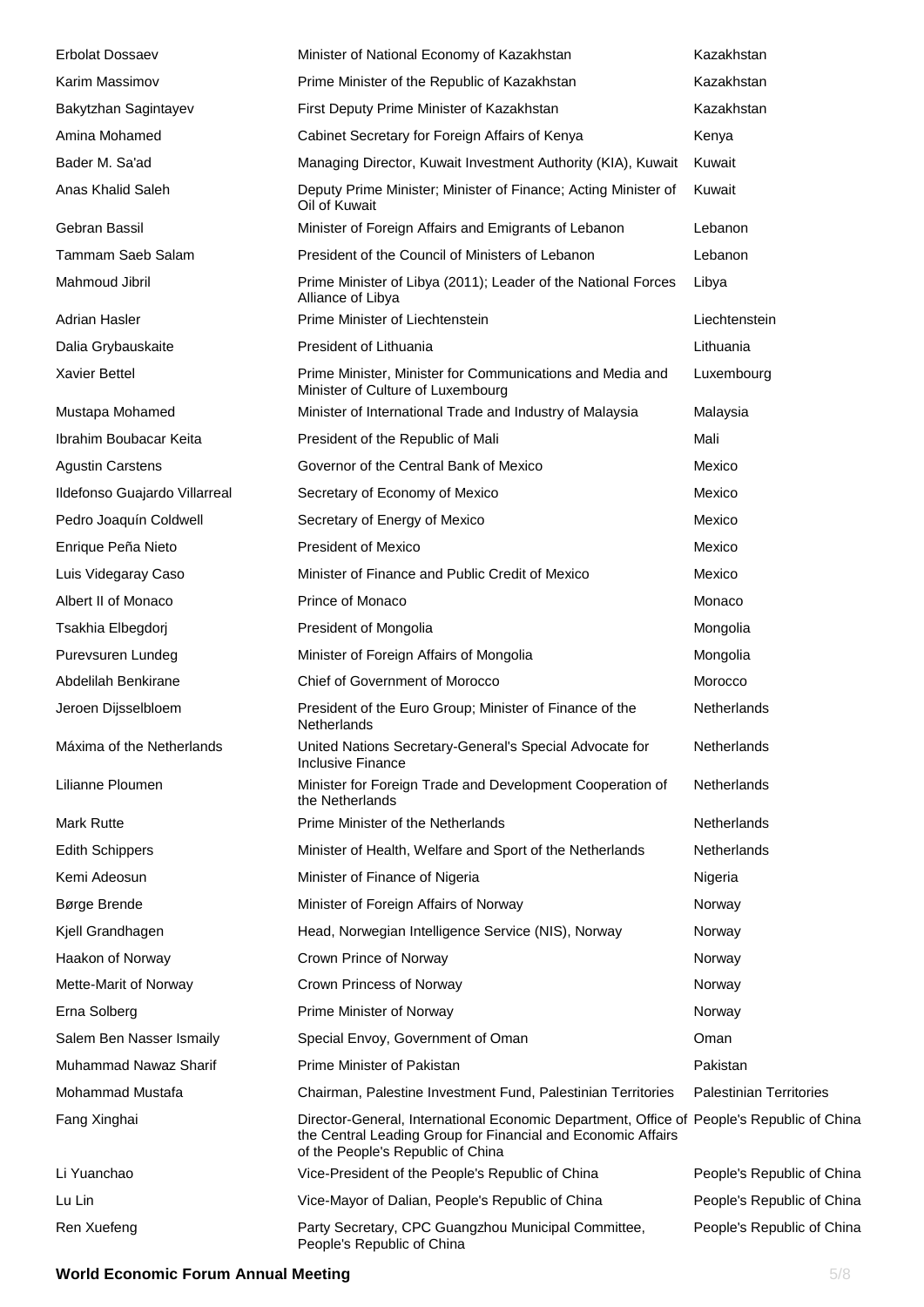| Yu Ping                               | Vice-Chairman, CCPIT-China Council for the Promotion of<br>International Trade, People's Republic of China                         | People's Republic of China |
|---------------------------------------|------------------------------------------------------------------------------------------------------------------------------------|----------------------------|
| Ollanta Moises Humala Tasso           | President of Peru                                                                                                                  | Peru                       |
| Magali Silva                          | Minister of Foreign Trade and Tourism of Peru                                                                                      | Peru                       |
| Cesar V. Purisima                     | Secretary of Finance of the Philippines                                                                                            | Philippines                |
| Mateusz Morawiecki                    | Minister for Development and Deputy Prime Minister of Poland Poland                                                                |                            |
| Witold Waszczykowski                  | Minister of Foreign Affairs of Poland                                                                                              | Poland                     |
| Ali Shareef Emadi                     | Minister of Finance of Qatar                                                                                                       | Qatar                      |
| Ahmed Bin Jassim Bin Mohamed<br>Thani | Minister of Economy and Commerce of Qatar                                                                                          | Qatar                      |
| Choi Kyung-Hwan                       | Special Envoy of the President to Davos; Deputy Prime<br>Minister and Minister of Strategy and Finance of the Republic<br>of Korea | Republic of Korea          |
| Park Won-Soon                         | Mayor of Seoul, Republic of Korea                                                                                                  | Republic of Korea          |
| Alexander Galushka                    | Minister of the Russian Federation                                                                                                 | <b>Russian Federation</b>  |
| <b>Rustam Minnikhanov</b>             | President of the Republic of Tatarstan, Russian Federation                                                                         | <b>Russian Federation</b>  |
| Elvira Nabiullina                     | Governor of the Central Bank of the Russian Federation                                                                             | <b>Russian Federation</b>  |
| <b>Yury Trutnev</b>                   | Deputy Prime Minister of the Russian Federation                                                                                    | <b>Russian Federation</b>  |
| Vincent Biruta                        | Minister of Natural Resources of Rwanda                                                                                            | Rwanda                     |
| <b>Claver Gatete</b>                  | Minister of Finance and Economic Planning of Rwanda                                                                                | Rwanda                     |
| Paul Kagame                           | President of the Republic of Rwanda                                                                                                | Rwanda                     |
| Louise Mushikiwabo                    | Minister of Foreign Affairs and Cooperation of Rwanda                                                                              | Rwanda                     |
| Jean Philbert Nsengimana              | Minister of Youth and Information Communication Technology<br>of Rwanda                                                            | Rwanda                     |
| <b>Fahad Almubarak</b>                | Governor of the Saudi Arabian Monetary Agency (SAMA)                                                                               | Saudi Arabia               |
| Ibrahim Abdul Aziz Assaf              | Minister of Finance of Saudi Arabia                                                                                                | Saudi Arabia               |
| Khalid A. Falih                       | Minister of Health of Saudi Arabia                                                                                                 | Saudi Arabia               |
| Adel bin Ahmed Jubeir                 | Minister of Foreign Affairs of Saudi Arabia                                                                                        | Saudi Arabia               |
| Tawfig bin Fawzan Rabiah              | Minister of Commerce and Industry of Saudi Arabia                                                                                  | Saudi Arabia               |
| Turki Al Faisal Al Saud               | Prince of Saudi Royal Family; Chairman, King Faisal Center<br>for Research and Islamic Studies, Saudi Arabia                       | Saudi Arabia               |
| Aleksandar Vucic                      | Prime Minister of Serbia                                                                                                           | Serbia                     |
| Tharman Shanmugaratnam                | Deputy Prime Minister and Coordinating Minister for Economic Singapore<br>and Social Policies of Singapore                         |                            |
| <b>Rob Davies</b>                     | Minister of Trade and Industry of South Africa                                                                                     | South Africa               |
| Pravin Gordhan                        | Minister of Finance of South Africa                                                                                                | South Africa               |
| Tina Joemat-Pettersson                | Minister of Energy of South Africa                                                                                                 | South Africa               |
| Nomvula Paula Mokonyane               | Minister of Water and Sanitation of South Africa                                                                                   | South Africa               |
| Aaron Motsoaledi                      | Minister of Health of South Africa                                                                                                 | South Africa               |
| <b>Ebrahim Patel</b>                  | Minister of Economic Development of South Africa                                                                                   | South Africa               |
| Jeff Radebe                           | Minister in the Presidency for Planning, Monitoring and<br><b>Evaluation of South Africa</b>                                       | South Africa               |
| Jacob G. Zuma                         | President of the Republic of South Africa                                                                                          | South Africa               |
| Ravi Karunanayake                     | Minister of Finance and Planning of Sri Lanka                                                                                      | Sri Lanka                  |
| Malik Samarawickrama                  | Minister of Development Strategies and International Trade of<br>Sri Lanka                                                         | Sri Lanka                  |
| Ranil Wickremesinghe                  | Prime Minister and Minister of Reconciliation of Sri Lanka                                                                         | Sri Lanka                  |
| Morgan Johansson                      | Minister of Justice and Migration of Sweden                                                                                        | Sweden                     |
| Stefan Löfven                         | Prime Minister of Sweden                                                                                                           | Sweden                     |
| Alain Berset                          | Federal Councillor of Home Affairs of Switzerland                                                                                  | Switzerland                |

### **World Economic Forum Annual Meeting 6/8 and 7 and 7 and 7 and 7 and 7 and 7 and 7 and 7 and 7 and 7 and 7 and 7 and 7 and 7 and 7 and 7 and 7 and 7 and 7 and 7 and 7 and 7 and 7 and 7 and 7 and 7 and 7 and 7 and 7 and 7 a**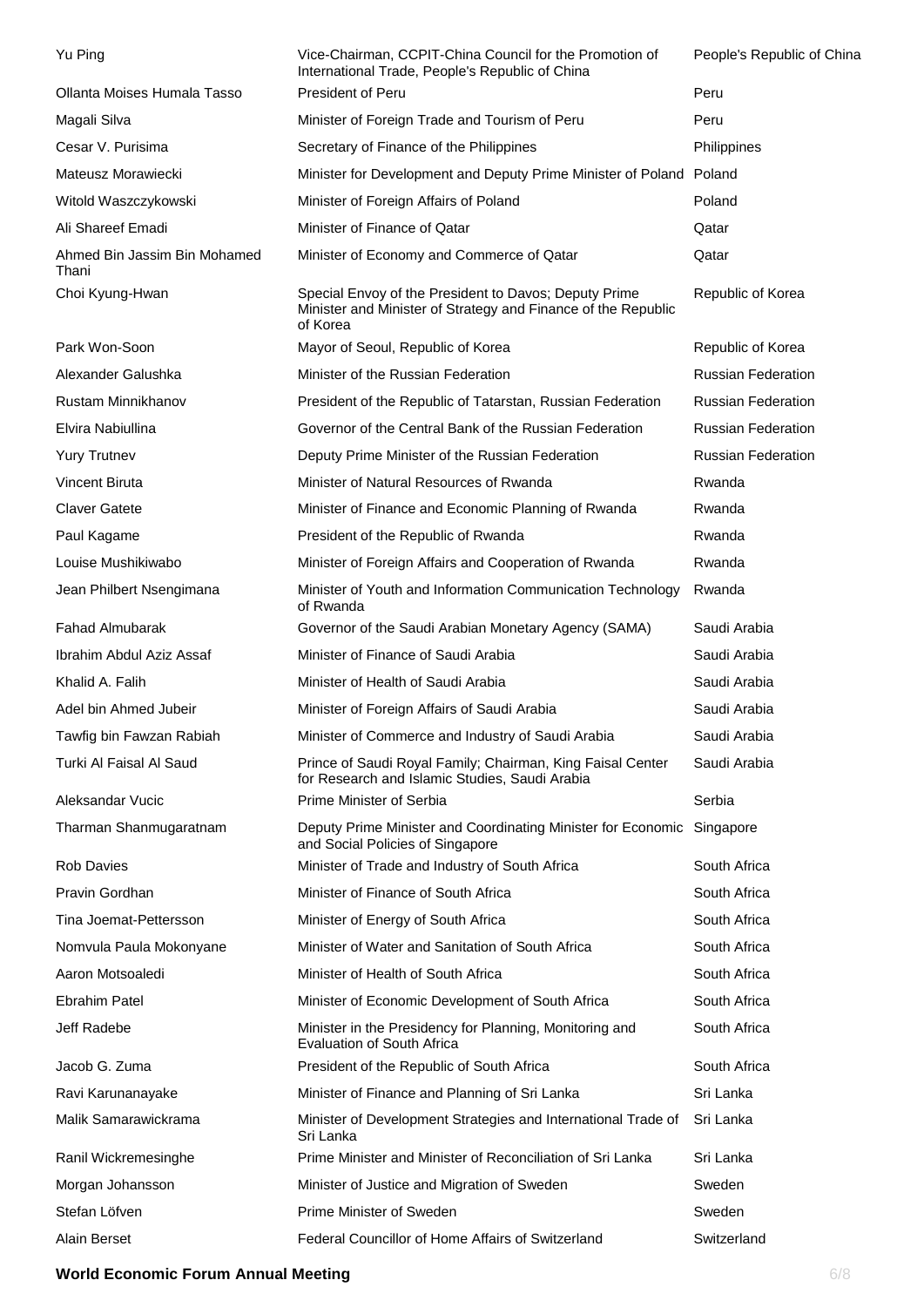| <b>Didier Burkhalter</b>         | Federal Councillor of Foreign Affairs of Switzerland                                                                                  | Switzerland                 |
|----------------------------------|---------------------------------------------------------------------------------------------------------------------------------------|-----------------------------|
| Marie-Gabrielle Ineichen-Fleisch | State Secretary for Economic Affairs of Switzerland                                                                                   | Switzerland                 |
| Thomas J. Jordan                 | Chairman of the Governing Board, Swiss National Bank,<br>Switzerland                                                                  | Switzerland                 |
| Doris Leuthard                   | Federal Councillor of the Environment, Transport, Energy and<br><b>Communications of Switzerland</b>                                  | Switzerland                 |
| Ueli Maurer                      | Federal Councillor of Finance of Switzerland                                                                                          | Switzerland                 |
| <b>Guy Parmelin</b>              | Federal Councillor of Defence, Civil Protection and Sport of<br>Switzerland                                                           | Switzerland                 |
| <b>Yves Rossier</b>              | State Secretary of Foreign Affairs of Switzerland                                                                                     | Switzerland                 |
| Johann N. Schneider-Ammann       | President of the Swiss Confederation and Federal Councillor of Switzerland<br>Economic Affairs, Education and Research of Switzerland |                             |
| Jacques Watteville               | State Secretary for International Financial and Tax Matters of<br>Switzerland                                                         | Switzerland                 |
| Benno Ndulu                      | Governor of the Bank of Tanzania                                                                                                      | Tanzania                    |
| Don Pramudwinai                  | Minister of Foreign Affairs of Thailand                                                                                               | Thailand                    |
| Rui Maria Araújo                 | Prime Minister of Timor-Leste                                                                                                         | Timor-Leste                 |
| <b>Habib Essid</b>               | Head of Government of Tunisia                                                                                                         | Tunisia                     |
| Mevlüt Cavusoglu                 | Minister of Foreign Affairs of Turkey                                                                                                 | Turkey                      |
| Ahmet Davutoglu                  | Prime Minister of Turkey                                                                                                              | Turkey                      |
| <b>Mehmet Simsek</b>             | Deputy Prime Minister of Turkey                                                                                                       | Turkey                      |
| Aivaras Abromavicius             | Minister of Economic Development and Trade of Ukraine                                                                                 | Ukraine                     |
| Natalia Ann Jaresko              | Minister of Finance of Ukraine                                                                                                        | Ukraine                     |
| Pavlo Klimkin                    | Minister of Foreign Affairs of Ukraine                                                                                                | Ukraine                     |
| Vitaliy Klitschko                | Mayor of Kyiv, Ukraine                                                                                                                | Ukraine                     |
| Petro Poroshenko                 | President of Ukraine                                                                                                                  | Ukraine                     |
| Sultan Saeed Nasser AlMansoori   | Minister of Economy of the United Arab Emirates                                                                                       | <b>United Arab Emirates</b> |
| Mohammad Abdullah Gergawi        | Minister of Cabinet Affairs of the United Arab Emirates                                                                               | <b>United Arab Emirates</b> |
| Suhail Bin Mohammed Mazrouei     | Minister of Energy of the United Arab Emirates                                                                                        | United Arab Emirates        |
| <b>Obaid Humaid Tayer</b>        | Minister of State for Financial Affairs of the United Arab<br>Emirates                                                                | <b>United Arab Emirates</b> |
| Gordon Brown                     | UN Special Envoy for Global Education; Chair, Global<br>Commission on Financing Global Education Opportunity                          | United Kingdom              |
| David Cameron                    | Prime Minister of the United Kingdom                                                                                                  | United Kingdom              |
| Mark J. Carney                   | Governor of the Bank of England, United Kingdom                                                                                       | United Kingdom              |
| Justine Greening                 | Secretary of State for International Development of the United<br>Kingdom                                                             | United Kingdom              |
| Bernard Hogan-Howe               | Commissioner, New Scotland Yard, United Kingdom                                                                                       | United Kingdom              |
| Sajid Javid                      | Secretary of State for Business, Innovation and Skills of the<br>United Kingdom                                                       | United Kingdom              |
| George Osborne                   | Chancellor of the Exchequer and First Secretary of State of the United Kingdom<br>United Kingdom                                      |                             |
| Greg Abbott                      | Governor of Texas, USA                                                                                                                | <b>USA</b>                  |
| Donald S. Beyer                  | Congressman from Virginia (Democrat), 8th District, USA                                                                               | <b>USA</b>                  |
| Ashton B. Carter                 | US Secretary of Defense                                                                                                               | <b>USA</b>                  |
| <b>Christopher Coons</b>         | Senator from Delaware (Democrat), USA                                                                                                 | <b>USA</b>                  |
| <b>Bob Corker</b>                | Senator from Tennessee (Republican); Chairman of the<br>Senate Committee on Foreign Relations, USA                                    | <b>USA</b>                  |
| John K. Delaney                  | Congressman from Maryland (Democrat), 6th District, USA                                                                               | <b>USA</b>                  |
| Michael Froman                   | US Trade Representative                                                                                                               | <b>USA</b>                  |
| Lindsey O. Graham                | Senator from South Carolina (Republican), USA                                                                                         | <b>USA</b>                  |

#### **World Economic Forum Annual Meeting 7/8 and 7/8 and 7/8 and 7/8 and 7/8 and 7/8 and 7/8 and 7/8 and 7/8 and 7/8 and 7/8 and 7/8 and 7/8 and 7/8 and 7/8 and 7/8 and 7/8 and 7/8 and 7/8 and 7/8 and 7/8 and 7/8 and 7/8 and 7**